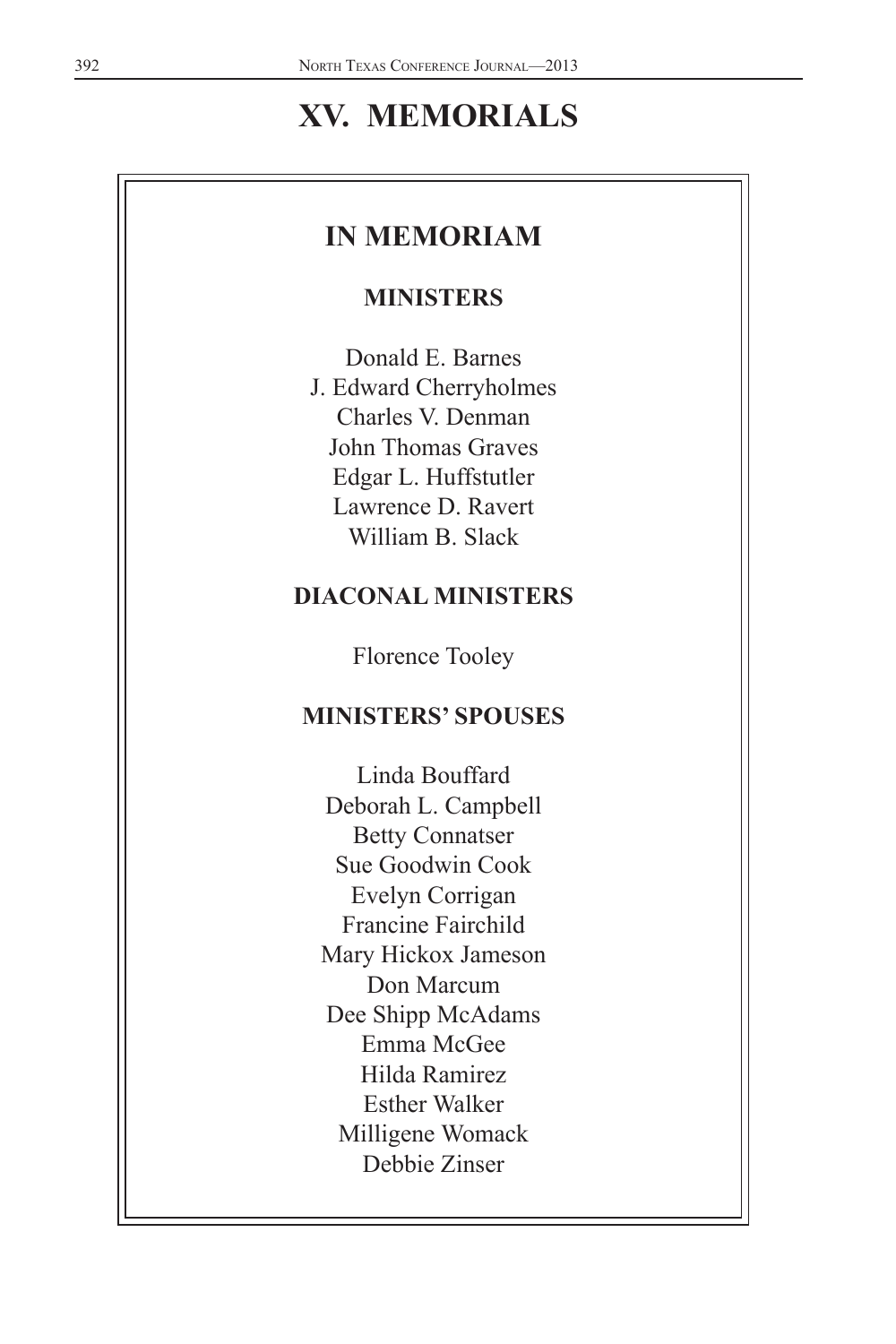#### **Donald E. Barnes**

A graduate of Perkins School of Theology, Rev. Donald Barnes served United Methodist churches in Louisiana and Texas, and with his family he served as a missionary in Costa Rica and Chile and held numerous North Texas Conference and national leadership positions.

On retiring from the ministry in 1997, he enjoyed volunteering, continuing to serve the United Methodist Church in various capacities and traveling. Don was a loving, generous and always found the best in people.

Rev. Barnes was born June 18, 1930 in Monroe, Louisiana and passed away August 21, 2012 in Plano, Texas.

#### **J. Edward Cherryholmes**

Rev. Ed Cherryholmes was a loving husband, father, and grandfather and to many, a thoughtful and caring pastor and friend. He was a 1950 graduate of South High School in Columbus, Ohio, and graduated from Otterbein College in Westerville, Ohio, and United Seminary in Dayton, Ohio. He was a retired United Methodist minister, who for over 43 years, served churches in Ohio, Michigan, and Texas. His column, "Perspectives", has appeared in various newspapers. Ed was also the author of "Eyewitness to History", a book about the Kennedy assassination.

He was an accomplished vocalist, and was active in drama, having appeared as Willy Loman in "Death of a Salesman". He was an avid sports enthusiast, especially Ohio State football.

Rev. Cherryholmes was born July 25, 1931 in Columbus, Ohio and passed away January 17, 2013.

# **Charles V. Denman**

Two months before his centennial birthday, Rev. Charles Denman passed away. He was reared as a Quaker, and held leadership positions in the Friends church prior to becoming a Methodist.

He was a native of Alda, Nebraska, and became a Dallas resident after graduating from SMU's Perkins School of Theology. His undergraduate work was completed at Nebraska Central College where he played football—not very well, he would say. After undergraduate school, he worked both as a teacher and a social worker.

Following his ordination as a Methodist minister he held two associate posts before founding Walnut Hill United Methodist Church in Dal-

las, a church in which he remained active after his retirement. Throughout his career, Rev. Denman also held Senior Minister posts with Wesley United Methodist Church, Plymouth Park United Methodist Church and St. Luke's United Methodist Church.

Combining his interest in social work and the ministry, he and several other ministers went to Chicago with change in their pockets to experience life on the streets. This weeklong experience as a homeless person galvanized his commitment to helping the disadvantaged. In retirement, Reverend Denman was a tireless volunteer, giving his time to North Texas Shared Ministries, Scottish Rite Hospital and many other organizations.





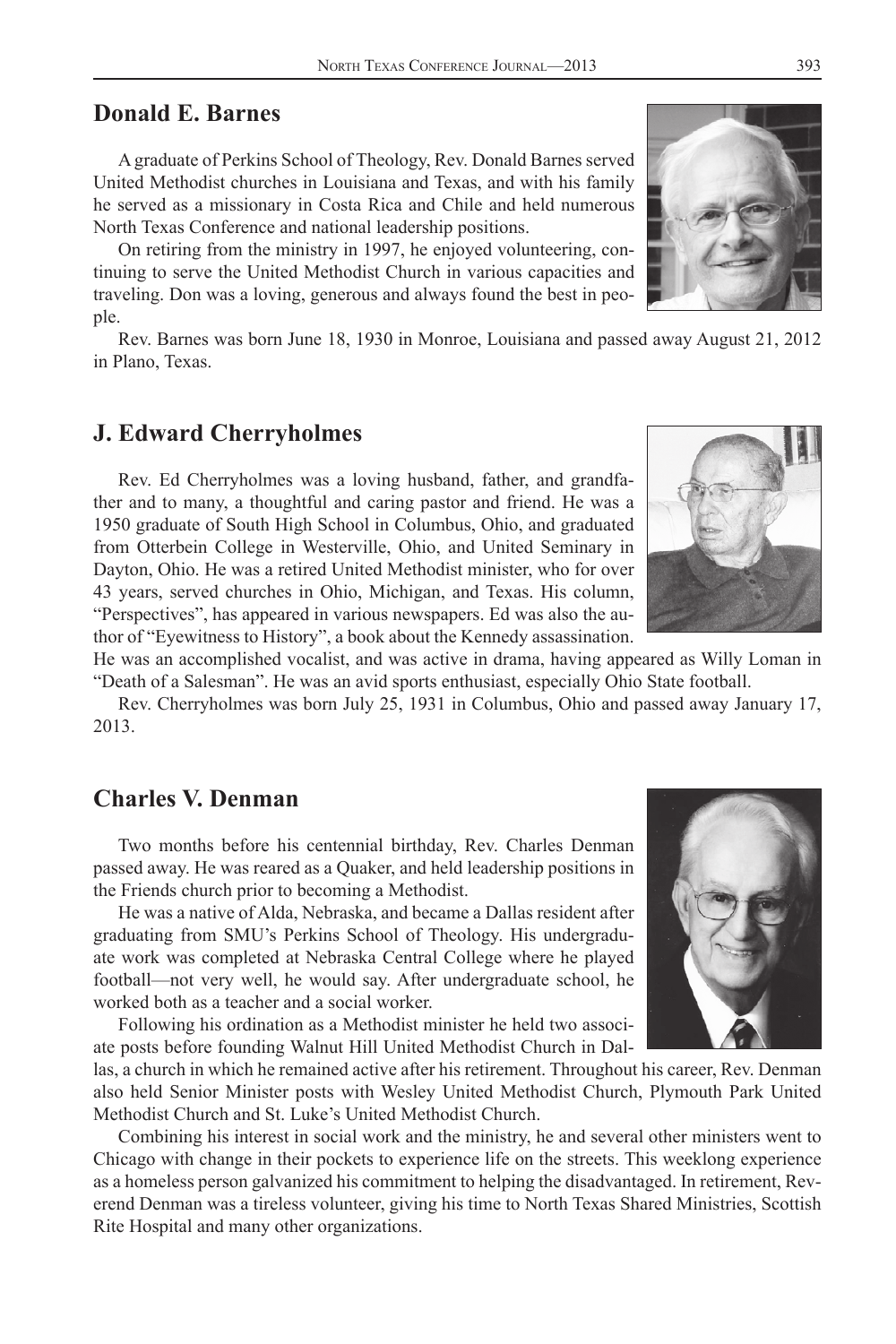He met his wife of 65 years, Kathleen Morris Denman, at a Christian camp at which they were both counselors. True love ensued. Charles will be remembered for his sense of humor, his art, his love of family and friends and his love of Christ.

Rev. Denman was born on March 20, 1913, and passed away January 9, 2013.

#### **John Thomas Graves**

Rev. Tom Graves was born in Marked Tree, Arkansas, but spent most of his life as a Texan. He was a graduate of Weatherford High School, Texas Wesleyan College, Perkins School of Theology, and University of Edinburgh. He received an honorary Doctor of Divinity from Southwestern University of Georgetown, Texas, in 1979. Rev. Graves served the North and Central Texas Conferences of the United Methodist Church for more than 50 years. He pastored several congregations and also served as District Superintendent of the Sherman-McKinney District. In 2010, he received the Medallion of Merit, Texas Methodist Foundation's highest award.



During the last ten years, Rev. Graves wrote a series of books reflecting on his life experiences in ministry. Rev. Graves was born December 16, 1933, and passed away August 22, 2012.

#### **Edgar L. Huffstutler**

Edgar L. Huffstulter was born in a Methodist parsonage in Denison, Texas the third son of Tracy and Monta Huffstulter. Later Tracy was appointed to Commerce where their three sons graduated from the local college. Edgar went on to the School of Theology at SMU, graduating in 1942 with a B.D. and M.A. He was popular in youth activities and was selected for three years as president of the North Texas Youth Organization---and also one year of the Missouri Conference Youth Organization. He was also appointed as one of the first youth as member of the General Conference Board of Education and was a member of the Youth Commission that created the Methodist Youth Fellowship from the Epworth

League, the Youth Department and the Christian Endeavor of the newly formed Methodist Church. Edgar's first appointment was Paris, Missouri, where he met and married his wife Dorothy.

As associate minister in Alabama and then back to the North Texas Conference, he served 49 years as Deacon and Elder, retiring in 1990. In Conference relationship, he was chairman of the later Minimum Salary Commission and chairman of the Board of Evangelism. He was able to enroll two towns in United Way and started the Southeast Dallas Food Pantry. Rev. Huffstutler was a member of five different Rotary Clubs and president of two, as well as two different Lions Clubs and president of one. On retiring he moved to Palo Alto, California, to be with family and when he died he was survived by a son and a daughter as well as his wife, Dorothy.

Rev. Huffstutler was born on October 8, 1920, and passed away April 8, 2103.

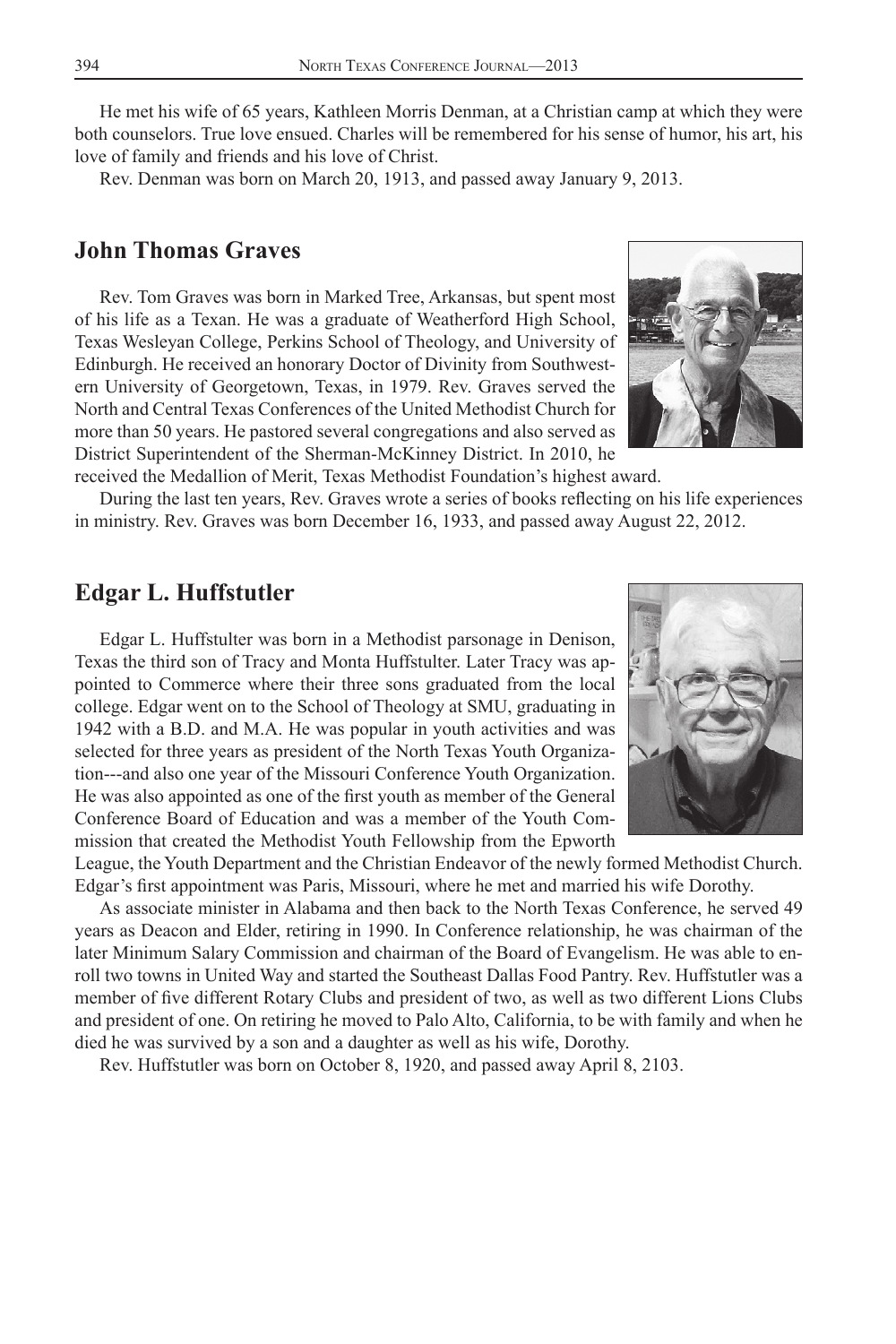#### **Larry D. Ravert**

Rev. Lawrence Douglas Ravert started his more than half-century spiritual journey with the Methodist Church on a Sunday bus ride in San Antonio. He was stationed there with the Air Force and hopped a bus to town in search of Presbyterian services. A fellow passenger didn't know where a Presbyterian church was but invited him to her Methodist church. That Sunday experience put him on a path to be a Methodist minister and serve as senior pastor at churches in North Texas.



The bus passenger's invitation "totally changed his life and changed

the lives of thousands of people," said Rev. Ravert's wife, Carol Ann Ravert of Dallas. "At the time he graduated from high school, he wasn't even planning to go to college." The bus passenger—whom he never saw again—introduced him to the youth group at what is now Travis Park United Methodist Church in San Antonio. He and his wife-to-be—then Carol Ann Griffith—were active in the youth group.

After completing his military service, Rev. Ravert stayed in San Antonio, where he earned a bachelor's degree at Trinity University. He attended seminary at Southern Methodist University's Perkins School of Theology in Dallas. He commuted to Perkins in Dallas from the couple's home in Savoy, his base for maintaining a circuit of Methodist churches in Savoy, Marvin and Virginia Point.

Rev. Ravert spent a total of 18 years with various supportive ministries, including as an associate pastor and minister of Christian education in Victoria, and as youth director and associate pastor of White Rock United Methodist Church in Dallas—before becoming a senior pastor at Lakewood United Methodist Church in Dallas. After two years at Lakewood, Rev. Ravert joined the staff of the North Texas Conference of the United Methodist Church. He bought land for new churches, including Custer Road United Methodist Church in Plano.

After five years on the North Texas Conference staff, Rev. Ravert returned to direct pastoral work as executive minister for the First United Methodist Church of Dallas. In 1986, he had the first of several appointments as senior pastor of Axe Memorial United Methodist Church in Garland, at Wesley United Methodist Church in Greenville and the First United Methodist Churches in Duncanville and Heath. In retirement, he served part-time at University Park United Methodist Church

He was a 33rd-degree Mason and had served as chaplain for the Grand Lodge of Texas, the York Rite of Texas and the Hella Temple Shrine. He also was a member of the Dallas Model "A" Ford Club.

Rev. Ravert was born on January 10, 1933, and passed away June 15, 2012.

## **William B. Slack**

On November 6th, 2012 Rev. William B. Slack Jr. received a promotion after 87 years of service to the Lord. Despite being born during the great depression, Rev. Slack lived a bountiful life. He fought his way through the dust bowl days of Oklahoma and later the jungles of the Philippines.

After returning from the war he enrolled at SMU where his charisma and flare for the dramatic led him to pursue a degree in theater. He is still remembered for the pigskin reviews that he and buddy Aaron Spelling



created and performed. It was at SMU that he met and married his partner in life Gloria Thornton. They remained married for over 60 years until her passing in 2011.

After college, Rev. Slack worked in both local radio and theatre but his talent and love of acting ultimately took him to Hollywood where he found roles in both film and television. Despite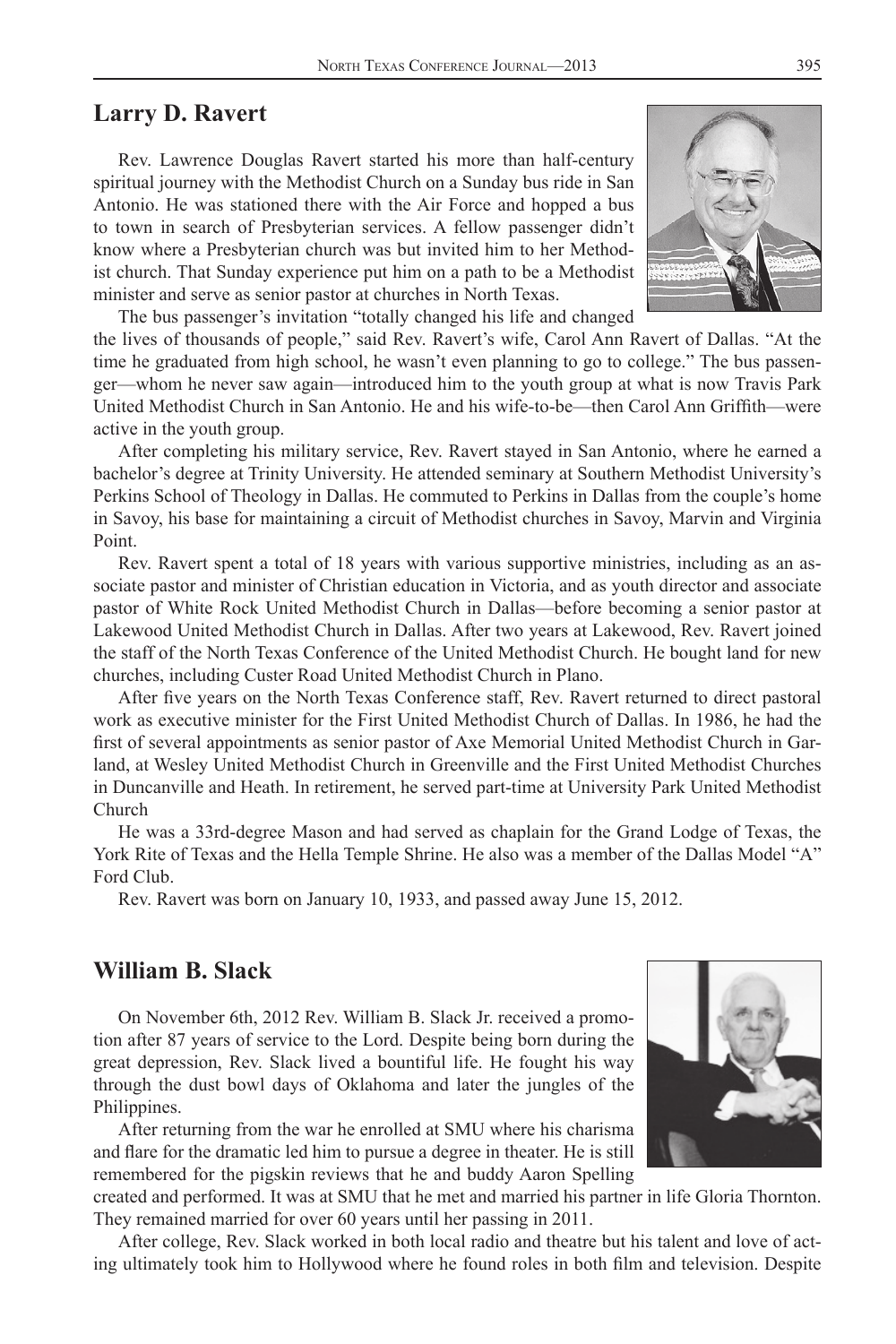his success, a deeper calling to ministry could not be ignored. He returned to SMU in 1957 and ultimately graduated from Perkins School of Theology. Over the next 40 years, he and his wife faithfully served Texas Methodists from Chico to Highland Park. In the pulpit, he combined his command of the written word with his skill as a storyteller to craft messages that were both captivating and inspiring. Out of the pulpit, he was known as a people person.

Approachable and affable, he provided comfort and guidance to many throughout his life and ministry. He was a great preacher, a great friend, a great husband, a great brother and a great father. Well done my good and faithful servant, well done.

Rev. Slack was born on October 23, 1925, and passed away November 6, 2012.

### **Florence Tooley**

Florence Tooley was a diaconal minister of the Methodist Church and served as Minister of Programs at the First United Methodist Church, Richardson, for 35 years. She was the mother of two children and had four grandchildren and seven great grandchildren.

Mrs. Tooley was born January 28, 1919, and passed away on January 7, 2013.

# **Linda Bouffard**

Linda Sue Adler Bouffard was the second child of four and traveled in her early life with her father as he served in the military. She graduated from Marshall High School, Panola Junior College and the University of Texas at Austin. Her degree was in journalism. She also received an MBA from the University of Dallas. In her professional life, Linda was a reporter for the Abilene Reporter News, worked at the Zale Corporation in Dallas, the United Way of Metropolitan Dallas, Texas Instruments, Blue Cross-Blue Shield, and Neiman Marcus. She was an active member

of the Women-in Communication Society, The Carrollton Women's Club, and The Dining Divas, a group of former female journalists with gourmet cooking interests.

As a life-long United Methodist, Linda was active in every church she served with her husband, Rev. Norman Bouffard. She served on numerous committees, groups and organizations, including the Appalachia Service Project and Stephen Ministry. One of her interests was angels as well as the English medieval mystic, Julian of Norwich.

Born on January 30, 1942, Linda passed away on July 9, 2012. She is survived by her husband, retired pastor Rev. Norman Bouffard, and two sons as well as numerous other relatives.

# **Deborah (Debbie) L. Campbell**

Debbie Campbell, the wife of Rev. Elwin (Sam) Campbell, was the mother of two children and was playmate with her six grandchildren and three great-grandchildren. She and Rev. Campbell were married for almost 32 years and for the last 20 years of their marriage played musical instruments and sang together for church services, festivals, funerals and other special occasions.

Born on April 19, 1954, in Garland, Texas, Debbie passed away on January 16, 2013 in Sulphur Springs, Texas, at the age of 58.





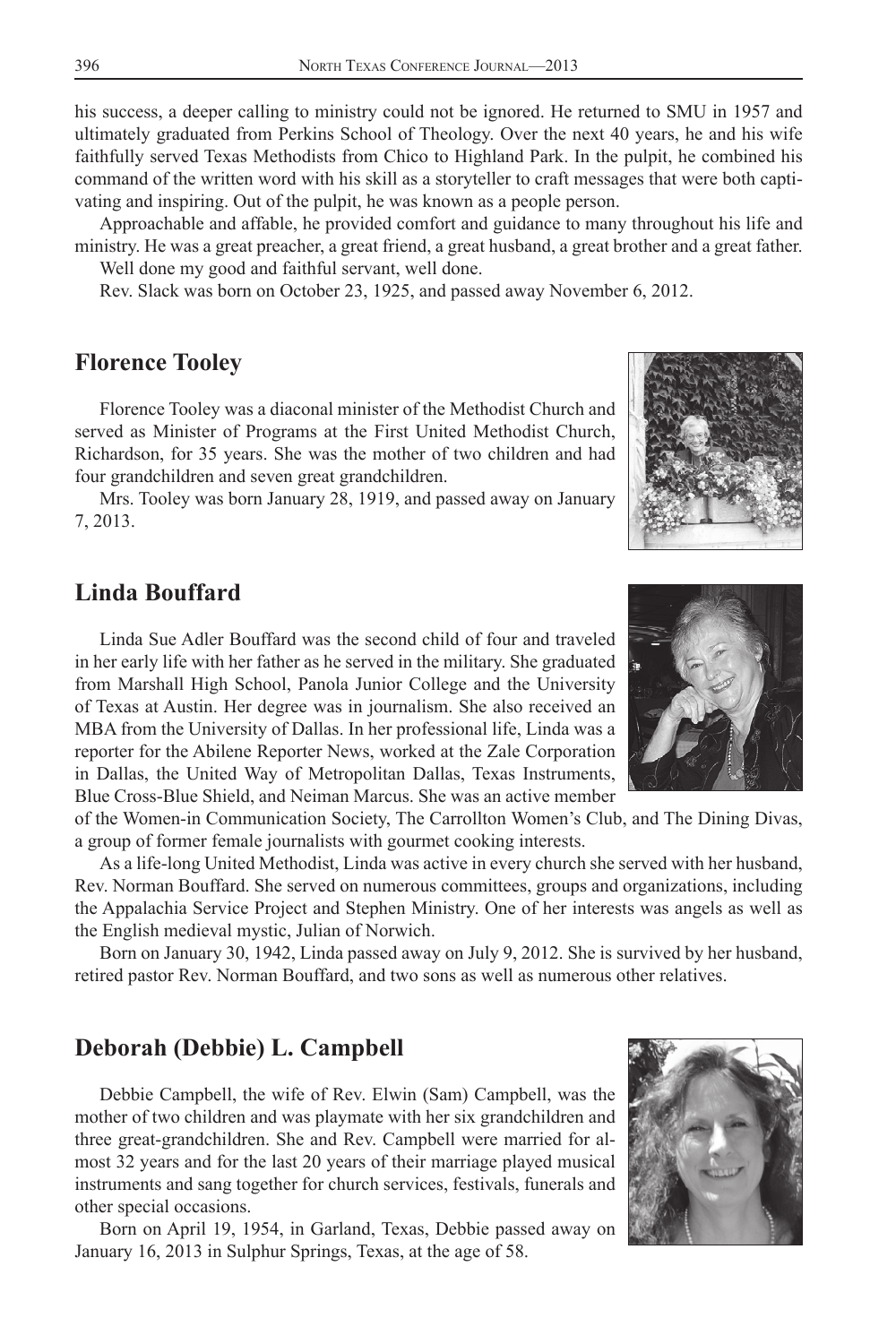#### **Betty Connatser**

Betty Connatser, cherished mother, grandmother, and friend, died on January 28. Betty was born on January 25, 1926, on a farm outside of Josephine, Texas, the youngest of 16 children. She married James E. Connatser, Jr., and together they raised a family of four children. She worked for several colleges including SMU, Austin College, and Collin County Community College. But she considered her life's work to be in serving as a minister's wife.



She served in several churches in North Texas, including churches in

Dallas, Allen, Cedar Hill and Denison. After she was widowed in 1990, she became a member of First United Methodist Church in Allen, and devoted herself to various organizations there. She was very active in her Sunday School class and United Methodist Women, was on the Executive Committee, a founding member of XYZ, a ministry to senior adults, as well as an angel to that group. She was a delegate to the North Texas Annual Conference for many decades, and enjoyed her visits to the Holy Lands, Emmaus and many mission trips.

Betty loved life and thrived on keeping busy. Year after year, she orchestrated Easter and Nativity scenes with homemade costumes and populated by sheep and donkeys from surrounding farms. She marshaled UNICEF drives, oversaw graduation ceremonies and a myriad of other crowd activities.

She was passionate about her family and loved to dote on her grandchildren. Her family will always remember her growing up on a cotton farm and the memory of her voice singing, "Amazing Grace" and "Blessed Assurance" as she went about her daily duties.

Born on January 25, 1926, Betty Connatser passed away on January 28, 2013.

#### **Sue Goodwin Cook**

Sue Goodwin Cook, born in Gainesville, TX, to Sophia Margaret Davis and husband, Henry Richard Beaver.

A member of the United Daughters of the Confederacy, Sue was the owner of Sue Goodwin Realtors in Farmers Branch, TX. She was also a Trustee of the Carrollton Farmers Branch School District, a member of the Executive Board of Directors of the Southwestern Diabetic Foundation, and Director of Camp Sweeny—a facility for children with medical and mental disabilities. Sue was appointed to serve on the Governor's Commission on the Status of Women and was Chairman of the Metrocrest Hospital Authority.

She was a longtime member of Park Cities Baptist Church. Sue was married to Wayne Melvin Goodwin until his death, and then later married The Rev. Dr. Charles William Cook.

Mrs. Cook was born on January 11, 1923, and passed away November 22, 2012.

# **Evelyn Corrigan**

Evelyn Corrigan was married to Rev. Raymond Corrigan, who preceded her in death after almost 65 years of marriage. Evelyn and her husband served in ministry in the North Texas Conference of the United Methodist Church for 40 years prior to Rev. Corrigan's retirement.

Mrs. Corrigan was born on November 21, 1915, and passed away March 30, 2013.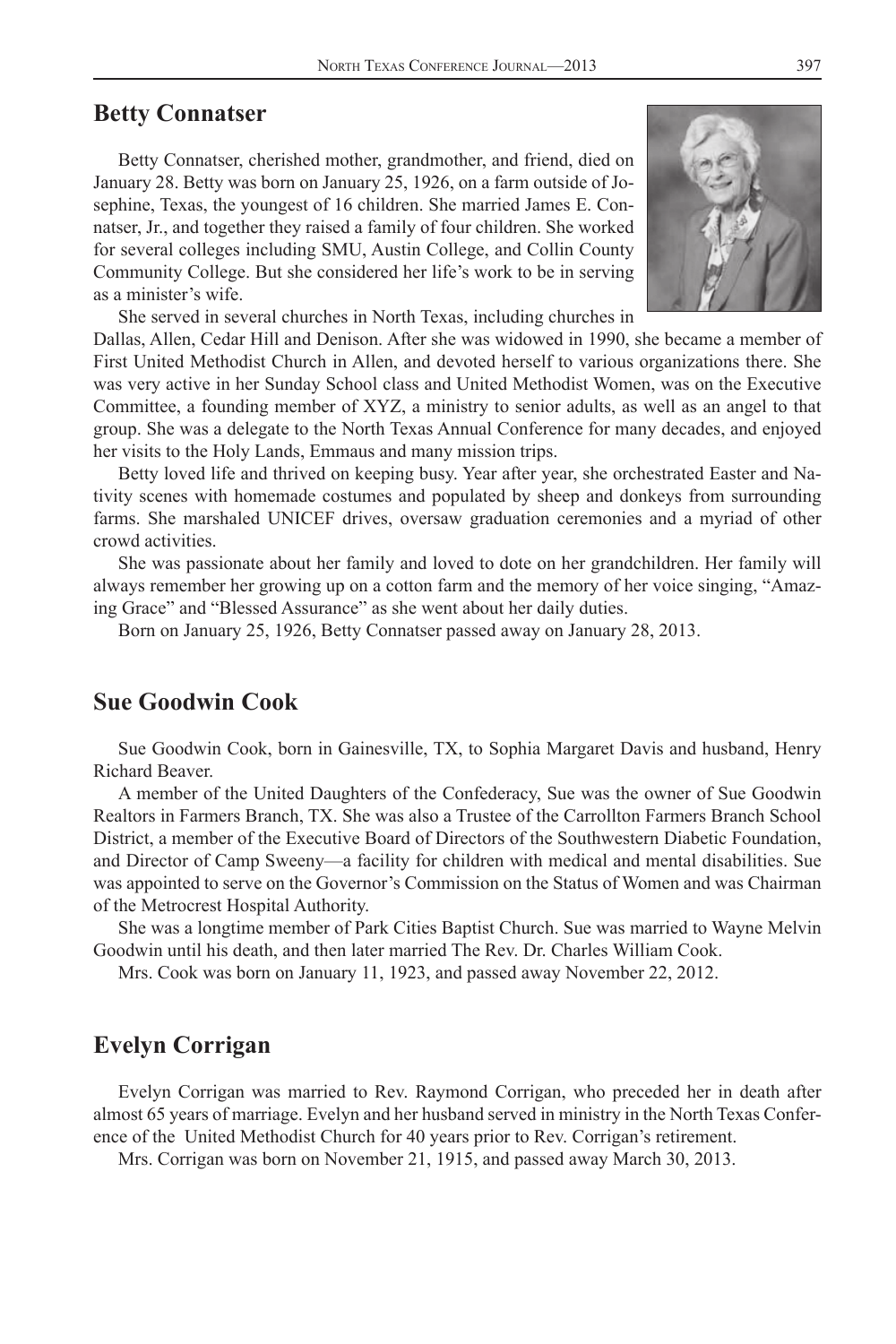### **Francine Fairchild**

Francine Avalon Fairchild passed away January 15, 2013 at the Sterling House in Longmont. She was 77. Francine was born June 17, 1935 in Dallas, TX to Morice and Wilma (Jones) Daniels. She married Millard E. Fairchild on June 19, 1953 in Dallas, TX. Together they moved to Longmont in 1999.

Francine was a secretary for the department of music at Grayson County Junior College in Denison, TX and St. Marks Church in Wichita Falls, TX. She was a member of Longs Peak United Methodist Church in

Longmont where she served with the United Methodist Women group. She was a member of the Eastern Star. Francine enjoyed gardening: especially plants and roses. She had a real green thumb with her rose garden being her passion.

Mrs. Fairchild was born on June 17, 1935, and passed away January 15, 2013.

#### **Mary Hickox Jameson**

The angels smiled as they greeted Mary Jameson as she arrived in her heavenly home. She was flashing her beautiful smile and singing her favorite hymns. Reunited with the love of her life, Ashley, she recited poetry, reminisced, and even told a joke or two. Born in Mammouth Springs, Arkansas to Bill and Pearle Hickox, she brought energy, intelligence and class to every occasion.

Mary graduated from Arkansas State University in 1939 with a B.A. in English and, as an accomplished pianist, performed in many campus

and community productions. She taught high school for several years before becoming an Officer Training School instructor for the U.S. Air Force. She married Major Ashley D. Jameson in December of 1952 and became mother to an instant family of four children, Dirk, Jana, Lynnis, and Kadi, loving each one dearly while guiding them through childhood to successful lives. Life with an Air Force chaplain meant frequent moves, a variety of volunteer activities, and chance of a lifetime experiences. As the Air Force moved her family, she skirted Typhoons, slept on Ice Island above the Arctic Circle, and stretched out beside the boom operator on a KC-135 tanker while refueling F-15 fighter aircraft over the North Atlantic. Mary flew across Alaska and the lower states with her pilot husband, and entertained Air Force and church officials with flair and grace. She directed chapel choirs and organized efforts to support young Air Force families. She camped the Alaskan Highway, loved the beaches of Guam and Hawaii, sampled the culture of Japan, Great Britain, and Mexico, and was an early adopter of "Keep Austin Weird."

She reveled in her many friends, her six grandchildren and ten great-grandchildren. Known to all as Grand Mary, she followed their progress by all the latest means--Skype, iPhone, iPad, and laptop. She had a special place in her heart for her daughter-in-law Betty Jameson and her three sons-in-law, John Nave, Jim Wills, and Larry Hamel. She kept up with their many interests and graciously accepted their loving assistance. Mary was blessed with a loyal and loving assistant, Marilou and a majestic Maine Coon cat, Cecil. They brought pleasure and comfort to her every day. Mary Jameson lived large, loved deeply, and touched the lives of so many. Her great strength, heart, wit, and intellect are sorely missed.

Mary Jameson was born August 19, 1918, and passed away June 6, 2012.



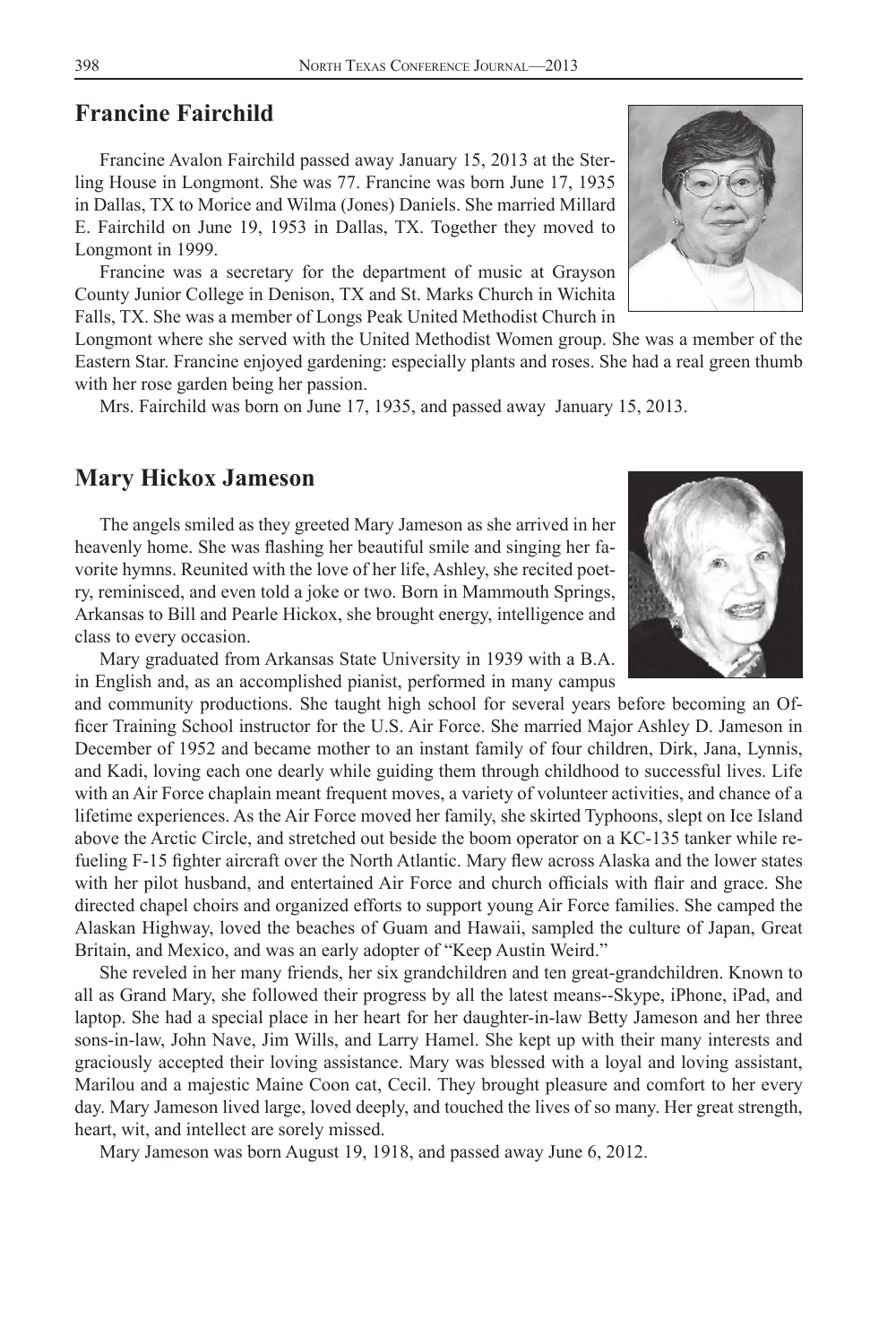# **Don Marcum**

Don Marcum was married to Rev. Linda Marcum for 52 years and worked many years as an audio technician. He was the father of three children: an infant son who preceded him in death and two adult daughters.

Don Marcum was born July 21, 1938, in Columbus, Ohio, and passed away October 29, 2012, in Wichita Falls, Texas..

#### **Dee Shipp McAdams**

Dee Shipp McAdams passed away in New Braunfels, Texas at the age of 91 on April 15, 2013. Dee was extremely blessed and lived an enriched life surrounded by family, friends and church. Dee was born in Dardanelle, Arkansas, on May 3, 1921. She graduated from Byrd High School in Shreveport, Louisiana but lived the majority of her childhood in Little Rock, Arkansas.

Dee's life dramatically changed when she met Thomas J. Shipp in 1940. They quickly fell in love and married on February 1, 1941 in Little

Rock, Arkansas. Dee and Tom moved to Dallas shortly after they married, so Tom could attend SMU Perkins School of Theology and complete his education. Dee became part of the Dallas Lovers Lane Methodist Church family when Tom was appointed pastor of the church on October 28, 1945.

Dee always stated that her job was to "stand behind Tom and be there for him in the church." She served as his "first lady" of the church during Tom's 32 years as Pastor. Countless committee meetings, new member receptions, staff parties and youth activities were held in their home. As the church grew, so did Tom and Dee's family. They were blessed with two children, Tommy and Judy. Dee was always by Tom's side, but unfortunately, he passed away suddenly on July 21, 1977.

After Tom's passing, Dee married a wonderful man, Bill Fursman, on September 11, 1981. They lived in Flower Mound, TX, and Dee enjoyed a different type of life. Her relaxing, country lifestyle allowed her to ride horses with Bill, plant a garden and have a donkey named, Checkers. Adding three grown step-daughters and sons-in-law to Dee's family thrilled her. Dee and Bill enjoyed life together until Bill's passing two short years after their marriage.

Amazingly, Dee once again found love and married Jack McAdams in June of 1987. Dee and Jack enjoyed their blended families, traveling, watching Maverick basketball games and Cowboy football, dining with friends, attending the Dallas Summer Musicals and Symphony Balls. Luckily, they enjoyed many years together before Jack passed away in 2010 at the age of 91.

Dee took pleasure in sewing, playing bridge, all types of arts and crafts, riding horses, traveling, spending time with friends and family, serving the community and spoiling her grandchildren and great-grandchildren.

She was a member of the Dallas Symphony and Dallas Opera Board. Dee was honored with the Dr. Daniel Poling award in 1991 for "outstanding contribution and service to Allied Youth International Board," an alcohol and drug abuse program for youth. In 1994, she was presented the Heritage Award from Lovers Lane Methodist Church.

Born on May 3, 1921, Dee Shipp McAdams passed away on April 15, 2013.



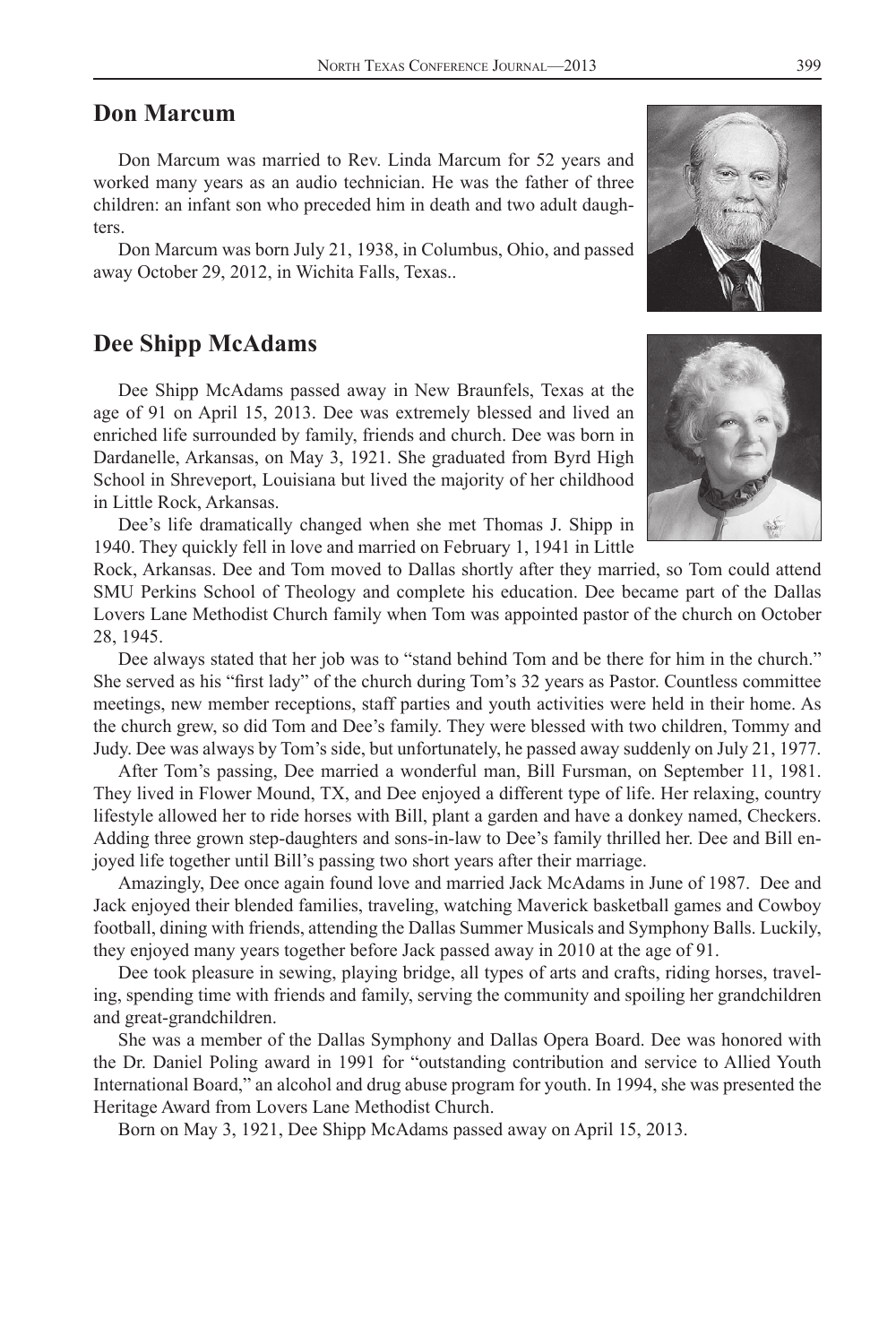#### **Emma McGee**

Emma McGee, a resident of Mesquite, Texas, was the wife of Rev. Fred McGee, who preceded her in death in 2005. They were married for over 57 years. Together they served United Methodist churches in the North Texas Conference for 17 years prior to Rev. McGee's retirement. Emma was the mother of three sons and the grandmother of eleven grandchildren and eleven great-grandchildren.

Emma McGee was born March 16, 1922, and passed away July 5, 2012, in Mesquite, Texas, at the age of 90.

# **Hilda Ramirez**

Hilda Ramirez was the wife of Rev. Robert Ramirez, Sr., retired United Methodist pastor. Married for 55 years, they had three children and two grandchildren. She and her husband served United Methodist churches in the Rio Grande and North Texas Conferences.

Born on March 30, 1935, Hilda Ramirez passed away May 10, 2012, in Corpus Christi, Texas.

#### **Esther Walker**

Esther Walker was the wife of Rev. James H. Walker, who preceded her in death in 1989 after almost 35 years in marriage. Together they served the United Methodist churches in the North Texas Conference for 25 years.

Esther Walker was born April 12, 1923, and passed away September 2, 2012.

#### **Milligene (Milly) Womack**

Milligene (Milly) Womack was the wife of Rev. Ramon Womack, retired United Methodist pastor. They were married for 59 years, and served the United Methodist Church throughout the North Texas Conference. Milly was a respected member of the banking profession and a faithful member of First United Methodist Church, Dallas. The Womacks have two sons, three grandchildren, and three great-grandchildren.

Milligene Womack was born on September 28, 1932, and passed away on January 15, 2013.



### **Debbie Zinser**

Deborah Dixon Zinser went peacefully to be with her Lord and Savior on June 21, 2012. Debbie was a radiant Christian woman loved by friends and family. She was born on September 23, 1950, to Olin Edward Dixon and Geneva Parkerson Dixon in Dallas. Debbie graduated from Thomas Jefferson High School in 1968. She made her home in Flower Mound.

Debbie enjoyed leading Bible studies and comforting others living with breast cancer. She faithfully served alongside her husband, Joe, in

ministry. She will be dearly missed by her Monday Morning Bible Study Buddies who met weekly at Debbie's home for almost 12 years.

Debbie is survived by her husband, Rev. Joe Zinser, and several children and grandchildren.

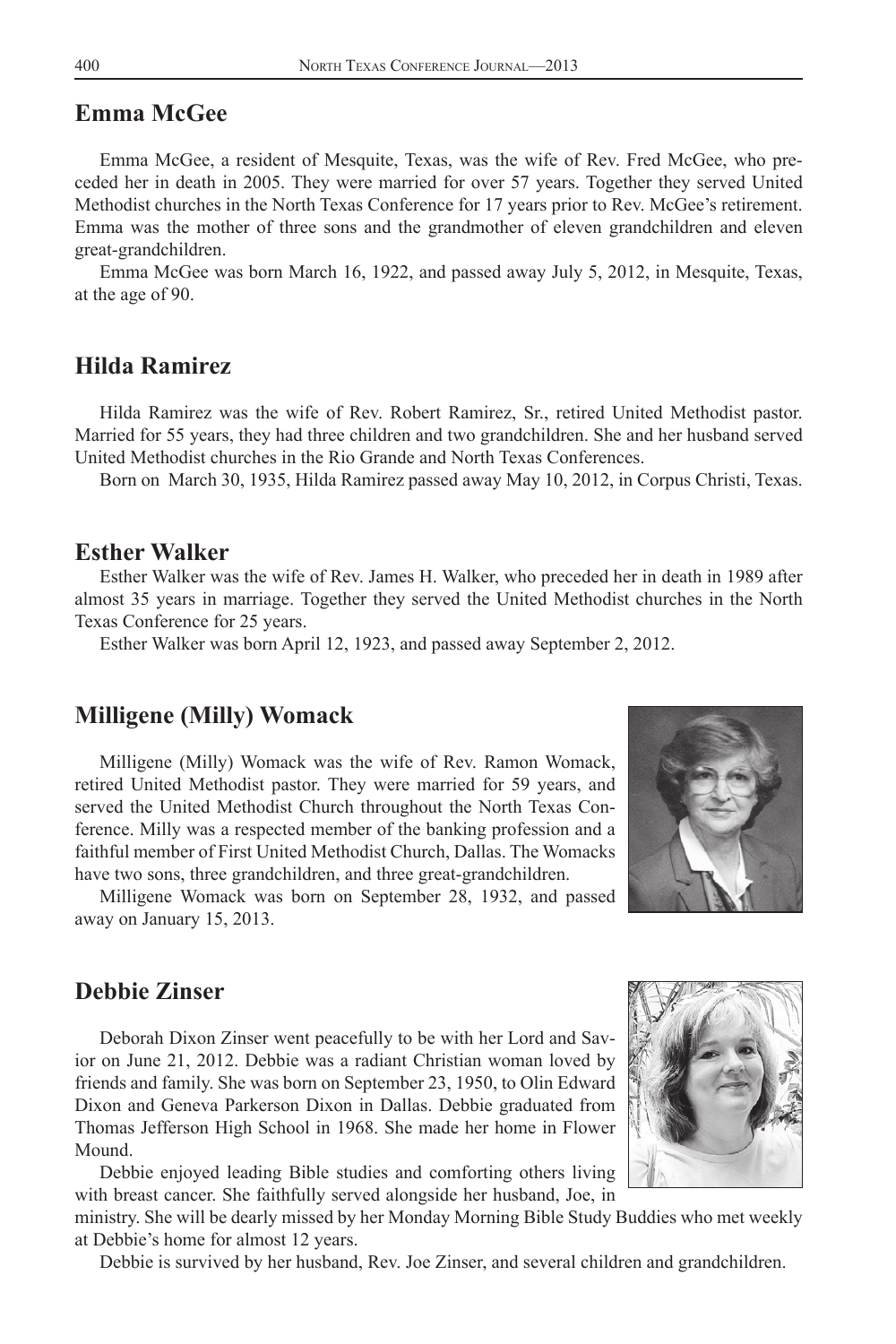# **XVI. OUR BELOVED DEAD ROLL OF DECEASED MINISTERIAL MEMBERS**

(Note: The complete rosters of all deceased ministerial members of the North Texas Conference and its antecedents are found in: (1) the 1967 Official Record of the Oklahoma-Texas Conference of the Evangelical and United Brethren Church, (2) the 1967 Journal of the West Texas Conference of The Methodist Church, and (3) the 1978 and 1994 Journals of the North Texas Conference of the United Methodist Church.)

| <b>NAME</b>                  | <b>BORN</b>  | <b>DIED</b>  | <b>NAME</b>               | <b>BORN</b>  | <b>DIED</b> |
|------------------------------|--------------|--------------|---------------------------|--------------|-------------|
| Smith, Bill Morgan           | 1911         | 1977         | Young, Leland H.          | 1914         | 1987        |
| Shipp, Thomas                | 1918         | 1977         | Gorham, Jack D.           | 1934         | 1987        |
| Cates, R.L.                  | 1892         | 1977         | Minga, T.Herbert          | 1903         | 1987        |
| Evans, Bayless               | 1887         | 1978         | Montgomery, Roy E.        | 1902         | 1988        |
| Arnold, Virgil               | 1884         | 1978         | Penn, William Wesley      | 1913         | 1988        |
| Oliver, Nicholas W.          | 1886         | 1978         | Randolph, George C.       | 1902         | 1987        |
| Armstrong, Alden             | 1918         | 1979         | Simpson, James M.Jr.      | 1913         | 1987        |
| Arnold, Cecil                | 1911         | 1979         | Smothermon, William C.    | 1929         | 1988        |
| Carroll, Robert              | 1927         | 1980         | Sparkman, Edwin K.        | 1908         | 1987        |
| Garrett, Charles             | 1891         | 1980         | Ackenbom, Arthur O.       | 1913         | 1988        |
| Neeley, Lloyd                | 1905         | 1979         | Broyles, Fred P.          | 1892         | 1988        |
| Norton, Ferris               | 1927         | 1980         | Hyde, John L.             | 1917         | 1988        |
| Peirce, Arthur               | 1894         | 1979         | Keightley, Carl E.        | 1915         | 1988        |
| Pollard, Aston               | 1909         | 1980         | Stowe, Bishop W. McFerrin | 1913         | 1988        |
| Proctor, Lonnie              | 1907         | 1978         | Talbot, Fitzhugh M.       | 1901         | 1988        |
| Rice, John S.                | 1895         | 1980         | Tomlinson, Leonard W.     | 1931         | 1988        |
| Smith, McLain                | 1918         | 1979         | Walker, James H.          | 1928         | 1989        |
| Bennett, Harold W.           | 1893         | 1979         | Westbrook, James H.       | 1897         | 1989        |
| Williams, C.B.               |              | 1980         | Casad, Gordon D.          | 1922         | 1989        |
| Seymour, Leslie W.           | 1896         | 1981         | Pope, Bishop W. Kenneth   | 1901         | 1989        |
| Tucker, Albert F.            | 1906         | 1980         | Outler, Albert C.         | 1908         | 1989        |
| Quattlebaum, J.O.            | 1886         | 1981         | Wright, Theo              | 1912         | 1990        |
| Stephenson, Paul             | 1893         | 1981         | Noblin, James Sr.         | 1910         | 1990        |
| Trice, William E.            | 1912         | 1981         | Barcus, V. Cyrus          | 1903         | 1990        |
| Cox, W. Arthur               | 1904         | 1982         | Polk, John Wesley         | 1904         | 1990        |
| Echols, Timothy B.           | 1894         | 1983         | Clore, Gerald L.          | 1904         | 1990        |
| Grounds, Hargrove            | 1893         | 1983         | Connatser, James E.       | 1924         | 1990        |
| Hite, Wesley V.              | 1896         | 1982         | Rogers, Omer B.           | 1900         | 1990        |
| Wilcoxson, George            | 1906         | 1982         | Towner, Walter L.         | 1895         | 1991        |
|                              | 1889         |              |                           |              | 1991        |
| House, Grover C.             |              | 1983<br>1983 | Dunnam, Spurgeon M.       | 1943         | 1991        |
| Click, Albert F.             | 1898<br>1901 | 1984         | Flaherty, Raymond G.      | 1910<br>1911 | 1991        |
| Reynolds, Carl D.            |              |              | Cade, W.V.                |              | 1992        |
| Edgar, Fred R., Sr.          | 1911         | 1984         | Sharp, J. B.              | 1925         |             |
| Martin, Bishop W.C.          | 1893         | 1984         | Quillian, Joseph D., Jr.  | 1917         | 1992        |
| Ortmayer, Roger E.           | 1916         | 1984         | Espie, Charles O.         | 1909         | 1992        |
| Loud, I.B.                   | 1910         | 1984         | Delleney, Jerry           | 1932         | 1992        |
| Collie, B.E.                 | 1905         | 1986         | Mood, G. Henry            | 1906         | 1992        |
| Goodrich, Bishop Rbt E., Jr. | 1909         | 1985         | Davis, David B.           | 1935         | 1992        |
| Neustifter, R.A.             | 1929         | 1986         | Vernon, Walter N.         | 1907         | 1993        |
| Bevan, Roy W.                | 1912         | 1987         | Jones, G. William         | 1931         | 1993        |
| Boone, T.Bolton              | 1900         | 1986         | Thompson, George A.       | 1917         | 1993        |
| Caldwell, Homer H.           | 1914         | 1986         | Cardwell, Paul O.         | 1903         | 1993        |
| Hayes, Edwin T.              | 1905         | 1987         | Weaver, Thomas P.         | 1904         | 1993        |
| Howell, William E.           | 1911         | 1986         | Staats, Harold            | 1913         | 1994        |
| Mann, J.C.                   | 1885         | 1986         | Jones, Lloyd              | 1906         | 1994        |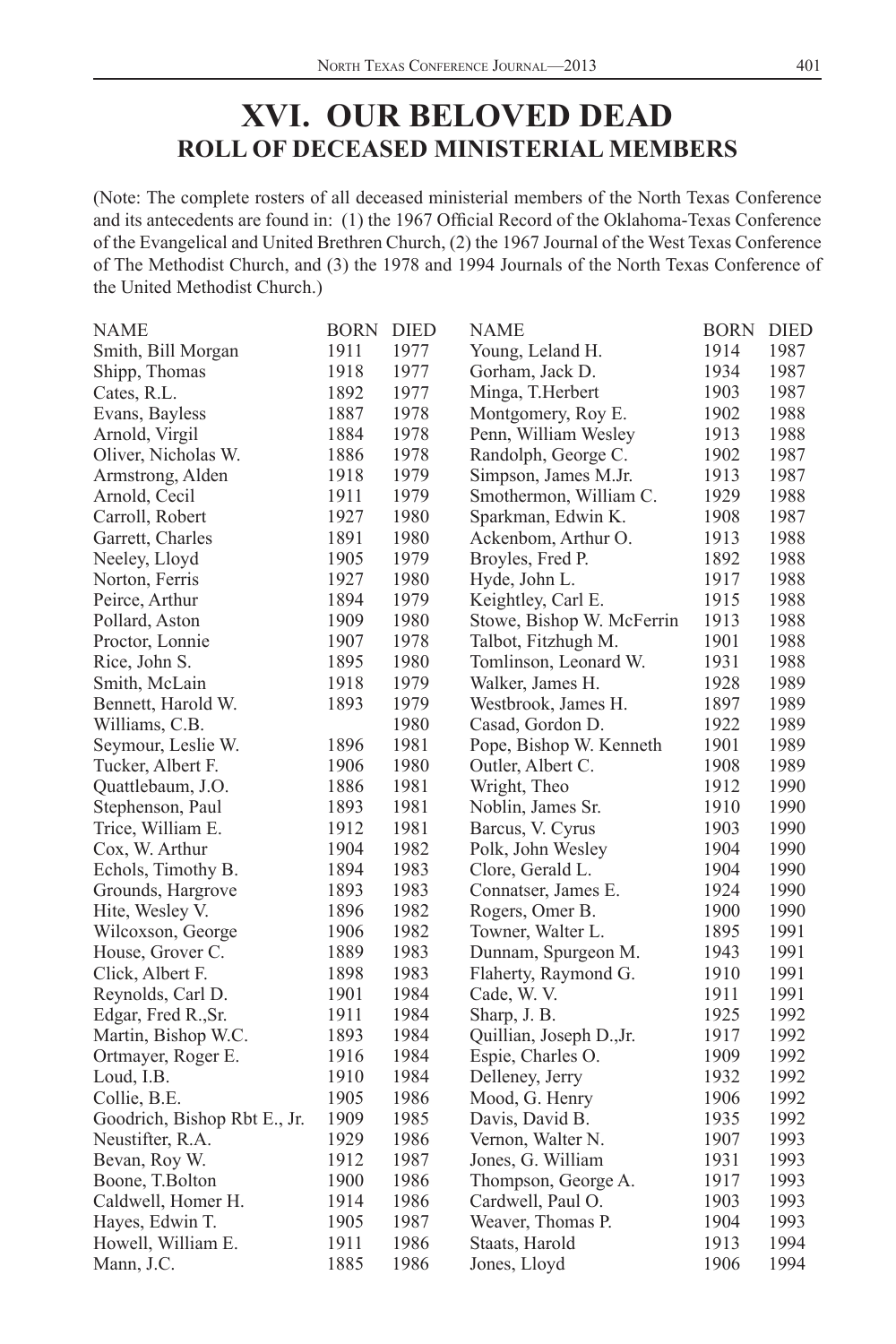| NAME                       | <b>BORN DIED</b> |              | <b>NAME</b>                                        | BORN         | DIED |
|----------------------------|------------------|--------------|----------------------------------------------------|--------------|------|
| May, Bob C.                | 1911             | 1994         | Lewis, Clayton M.                                  | 1919         | 2002 |
| Peterson, W. E.            | 1903             | 1994         | Cook, Herman                                       | 1924         | 2003 |
| McLean, John G.            | 1926             | 1994         | Gray, Jr., Jack A.                                 | 1931         | 2003 |
| Kindel, Felix              | 1911             | 1994         | Bledsoe, Marvin C.                                 | 1921         | 2003 |
| Hoggard, Earl R.           | 1912             | 1995         | Culbertson, Donley E.                              | 1907         | 2003 |
| Milner, Leon F.            | 1909             | 1995         | Kifer, Earl Edward                                 | 1917         | 2003 |
| Youngblood, Donald S.      | 1916             | 1995         | Kittrell, David L. Jr.                             | 1921         | 2003 |
| Yates, Frank E.            | 1924             | 1995         | Renfro, Arthur F.                                  | 1925         | 2003 |
| Bohmfalk, Erwin F.         | 1900             | 1995         | Hill, Luther A.                                    | 1911         | 2003 |
| Monts, Susan B.            | 1953             | 1995         | Regan, Russell                                     | 1916         | 2003 |
| Walker, Philip W.          | 1899             | 1995         | Corrigan, W. Raymond                               | 1911         | 2003 |
| Cuninggim, Merrimon        | 1911             | 1995         | Atkinson, Loy Terry                                | 1923         | 2003 |
| Redus, Morgan Ward         | 1909             | 1995         | Richardson, Betty                                  | 1925         | 2004 |
| Ridley, Robert H.          | 1911             | 1996         | Perry, Richard T.                                  | 1911         | 2004 |
| Logan, A. H.               | 1908             | 1996         | Leffel, Robert E. Jr.                              | 1918         | 2004 |
| Bryant. S. Baxton          | 1919             | 1996         | Farrell, Leighton Kirk                             | 1930         | 2004 |
| Swafford, James N.         | 1917             | 1996         | Thornton, Kenneth Monroe                           | 1923         | 2004 |
| Reed, Erwin                | 1912             | 1996         | Hares, James C.                                    | 1923         | 2005 |
| Franklin, Velma            | 1910             | 1996         | McGee, Fred                                        | 1917         | 2005 |
| Judy, Marvin T.            | 1911             | 1996         | Harvey, Jr., Earl                                  | 1922         | 2005 |
| Son, Myong Gul             | 1928             | 1997         | Turnipseed, Robert S.                              | 1927         | 2005 |
| Elliott, Robert E.         | 1921             | 1997         | Jones Sr., Glendell A.                             | 1917         | 2005 |
| Calvert, Robert Clark      | 1909             | 1997         | Howard, Virgil P.                                  | 1936         | 2005 |
| Turner, James Leon         | 1910             | 1997         | Allen, Robert L.                                   | 1946         | 2006 |
| Cole, Elden H.             | 1910             | 1997         | Corse, Wilma Roberts                               | 1919         | 2006 |
| Johnson, Marion            | 1924             | 1997         | Yarbrough, Jimmie Wray                             | 1934         | 2006 |
| Leander, Daniel V.         | 1925             | 1998         | Edwards, Kerby H.                                  | 1929         | 2006 |
| Nunley, Roscoe             | 1920             | 1998         | James, Conrad Randal                               | 1943         | 2006 |
| Siekman, Barbara           | 1932             | 1998         | Dancer, Thomas Dudley                              | 1936         | 2006 |
| Thomas, Julian D.          | 1920             | 1998         | Wheeler, George Howard                             | 1913         | 2006 |
| Mooring, James D.          | 1916             | 1998         | Bailey, Wilfred M.                                 | 1924         | 2006 |
| Washington, Sr. Wm. Joseph | 1931             | 1998         | Moncure, Bishop Rhymes H. Jr1945                   |              | 2006 |
| Philbrook, Leroy           | 1927             | 1999         | Lavender, Garland T.                               | 1905         | 2006 |
| Trompler, Raymond          | 1916             | 1999         | Reaves, James E.                                   | 1911         | 2006 |
| Smith, Thomas J.           | 1911             | 1999         | Roberson, Linwood John                             | 1933         | 2006 |
| Morgan, James William      | 1914             | 2000         | Rentfro, John Moore                                | 1931         | 2007 |
| Smith, Lawrence E.         | 1909             | 2000         | Fielder, Jackson W.                                | 1921         | 2007 |
| Stauffer, Paul A.          | 1921             | 2000         | Thompson, Ira M.                                   | 1932         | 2007 |
| Hensley, John Poe          | 1911             | 2000         | Newkirk, Randy G.                                  | 1942         | 2007 |
| Pearson, Freeman H.        | 1908             | 2000         | Miller, Edward Loren                               | 1928         | 2007 |
| Morell, Paul LeSueur       | 1928             | 2000         | Gilmore, Martha Louise                             | 1936         | 2007 |
| Murray, Billy Wayne        | 1934             | 2000         | McGee, John W.                                     | 1919         | 2007 |
| Nelson, M. L.              |                  | 2000         | Stephenson, William Thomas                         | 1922         | 2007 |
| Smith, Claude Bourdon      | 1924             | 2000         | Oliphint, Bishop Benjamin                          | 1924         | 2007 |
| Adams, Fred F.             | 1908             | 2000         | Cook, Charles William                              | 1932         | 2007 |
| Vaughan, Richard Alton     | 1903             | 2000         | Swift, William D.                                  | 1922         | 2007 |
| Cutter, Addison Wesley     | 1907             | 2001         | Welborn, Gene Cloise                               | 1940         | 2007 |
| Patterson, Floyd M.        | 1912             | 2001         | Standifer, Charles, H.                             | 1917         | 2007 |
|                            | 1911             | 2001         |                                                    | 1943         | 2007 |
| Cooper, A. Lamar           | 1932             | 2001         | Davis, Myrtis Nanette<br>del Rosario, Philip Baron | 1928         | 2008 |
| Butts, Raymond F.          | 1917             |              | Caraway, Hansel V.                                 |              | 2008 |
| Dunson, Wayne B.           | 1915             | 2001<br>2002 |                                                    | 1917<br>1916 | 2008 |
| Hawkins, John M.           | 1916             | 2002         | Shuler, John M.                                    | 1932         |      |
| Copeland, Carrol D.        |                  |              | Crouch, William C.                                 |              | 2008 |
| Shelley, Woodrow Wilson    | 1916             | 2002         | Hodge, Marshall E.                                 | 1929         | 2008 |
| Robertson, Sr., Robert L.  | 1931             | 2002         | Morphis, John W.                                   | 1912         | 2008 |